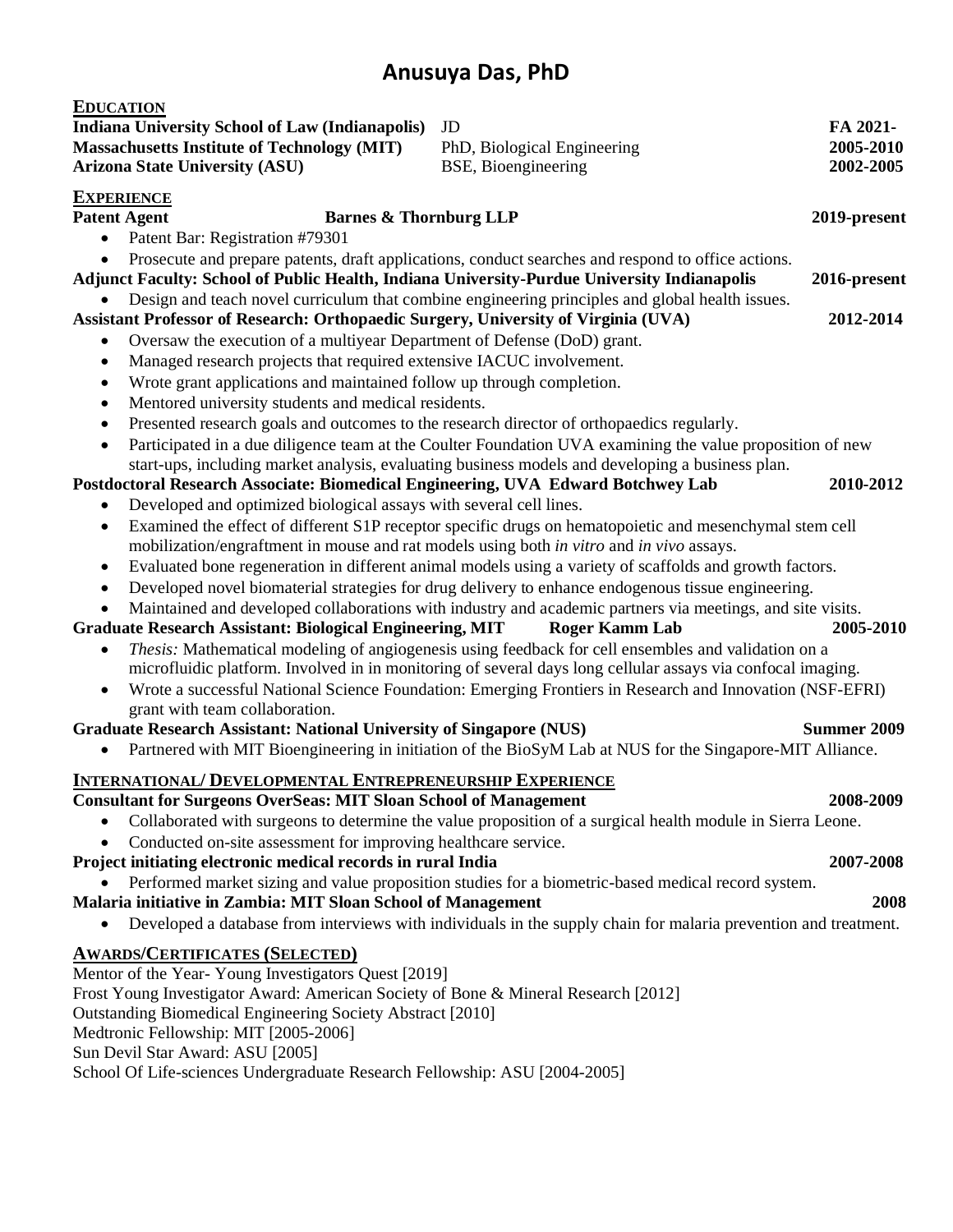#### **LEADERSHIP AND INVOLVEMENT (SELECTED)**

Health and Science Innovations, Indianapolis [2016-present, STEM Advisory Board Chair (2017-present)] Co-Chair of Cardiovascular Tissue Engineering Session - BMES, Atlanta [2012] Invited Judge: Annual Huskey Research Exhibit by Graduate Students, UVA [2012, 2013] MIT Graduate Student Council (GSC) [Editor-in-Chief, The Graduate (2009-2010)] MIT BE Graduate Student Board [GSC Representative (2008-2009), Community Service Chair (2006-2007)] Planning Committee of Global Poverty Initiative Conference at MIT [2007-2008] Society of Women Engineers [ASU Chapter Vice President (2004-2005)] AEMB Bioengineering Honor Society [ASU Chapter President (2004-2005)]

#### **TECHNICAL SKILLS**

- **Experimental:** Cell culture, Microfluidics, Immunohistochemistry, FACS, MicroCT Analysis, X-Ray Analysis, Fluorescence Molecular Tomography, Scanning Electron Microscopy, Confocal Microscopy, Biomaterial scaffold design (nanofibers, microspheres, liposomes, microparticles), Pre-clinical animals models (stem cell mobilization and engraftment, bone defects, angiogenesis).
- **Computational:** MicroSoft Office (Word, Excel, Powerpoint, Project), Visual C++, MathCAD, MATLAB, MINITAB, Graphical Analysis, LabVIEW, PSPICE, INSIGHT II, Maple, Labscribe, SOLIDWORKS, CompuCell3D, IMARIS, COMSOL, Deterministic and Stochastic Computational Modeling (ODEs, Boolean Logic, PLSR and Fuzzy Logic).

#### **PUBLICATIONS (SELECTED)**

- Authored an extensive list of academic papers in the therapeutic areas of regenerative medicine, tissue engineering, stem cell therapy, biomaterials, microfluidics, modeling and simulation.
- Given several oral and poster research presentations in international conferences.

#### **RESEARCH PAPERS/ REVIEWS/ BOOK CHAPTERS**

- 1. **Evaluating Angiogenic Potential of Small Molecules Using Genetic Network Approaches.** Das A, Merrill P, Wilson J, Turner T, Paige M, Capitosti S, Brown M, Freshcorn B, Sok MCP, Song H, Botchwey EA. Regen Eng Transl Med. 2019 Mar;5(1):30-41.
- 2. **Novel Lipid Signaling Mediators for Mesenchymal Stem Cell Mobilization during Bone Repair**. Selma JM, Das A, Awojoodu AO, Wang T, Kaushik AP, Cui Q, Song H, Ogle ME, Olingy CE, Pendleton EG, Tehrani KF, Mortensen LJ, Botchwey EA. Cell Mol Bioeng. 2018 Aug;11(4):241-253
- 3. **Sphingosine-1-Phosphate Receptor-3 Supports Hematopoietic Stem and Progenitor Cell Residence Within the Bone Marrow Niche**. Ogle ME, Olingy CE, Awojoodu AO, Das A, Ortiz RA, Cheung HY, Botchwey EA. Stem Cells. 2017 Apr;35(4):1040-1052.
- 4. **Poly(lactic-co-glycolide) polymer constructs cross-linked with human BMP-6 and VEGF protein significantly enhance rat mandible defect repair.** Das A, Fishero BA, Christophel JJ, Li CJ, Kohli N, Lin Y, Dighe AS, Cui Q. Cell Tissue Res. 2016 Apr;364(1):125-35.
- 5. **Enhanced osseous integration of human trabecular allografts following surface modification with bioactive lipids.** Wang T, Krieger J, Huang C, Das A, Francis MP, Ogle R, Botchwey E. Drug Deliv Transl Res. 2016 Apr;6(2):96-104.
- 6. **Bioactive lipid coating of bone allografts directs engraftment and fate determination of bone marrowderived cells in rat GFP chimeras.** Das A, Segar CE, Chu Y, Wang TW, Lin Y, Yang C, Du X, Ogle RC, Cui Q, Botchwey EA. Biomaterials. 2015 Sep;64:98-107.
- 7. **The Impact of Deferoxamine on Vascularity and Soft-Tissue Biomechanics in a Rat TRAM Flap Model.** Mericli AF, Das A, Rodeheaver P, Rodeheaver GT, Lin KY. Plast Reconstr Surg. 2015 Jul;136(1):125e-127e.
- 8. **Current concepts of bone tissue engineering for craniofacial bone defect repair.** Fishero BA, Kohli N, Das A, Christophel JJ, Cui Q. Craniomaxillofac Trauma Reconstr. 2015 Mar;8(1):23-30. Review.
- 9. **Deferoxamine mitigates radiation-induced tissue injury in a rat irradiated TRAM flap model.** Mericli AF, Das A, Best R, Rodeheaver P, Rodeheaver G, Lin KY. Plast Reconstr Surg. 2015 Jan;135(1):124e-34e.
- 10. **Spatiotemporal oxygen sensing using dual emissive boron dye-polylactide nanofibers.** Bowers DT, Tanes ML, Das A, Lin Y, Keane NA, Neal RA, Ogle ME, Brayman KL, Fraser CL, Botchwey EA. ACS Nano. 2014 Dec 23;8(12):12080-91.
- 11. **Abluminal stimulation of sphingosine 1-phosphate receptors 1 and 3 promotes and stabilizes endothelial sprout formation**. Das A, Lenz SM, Awojoodu AO, Botchwey EA.Tissue Eng Part A. 2015 Jan;21(1-2):202-13.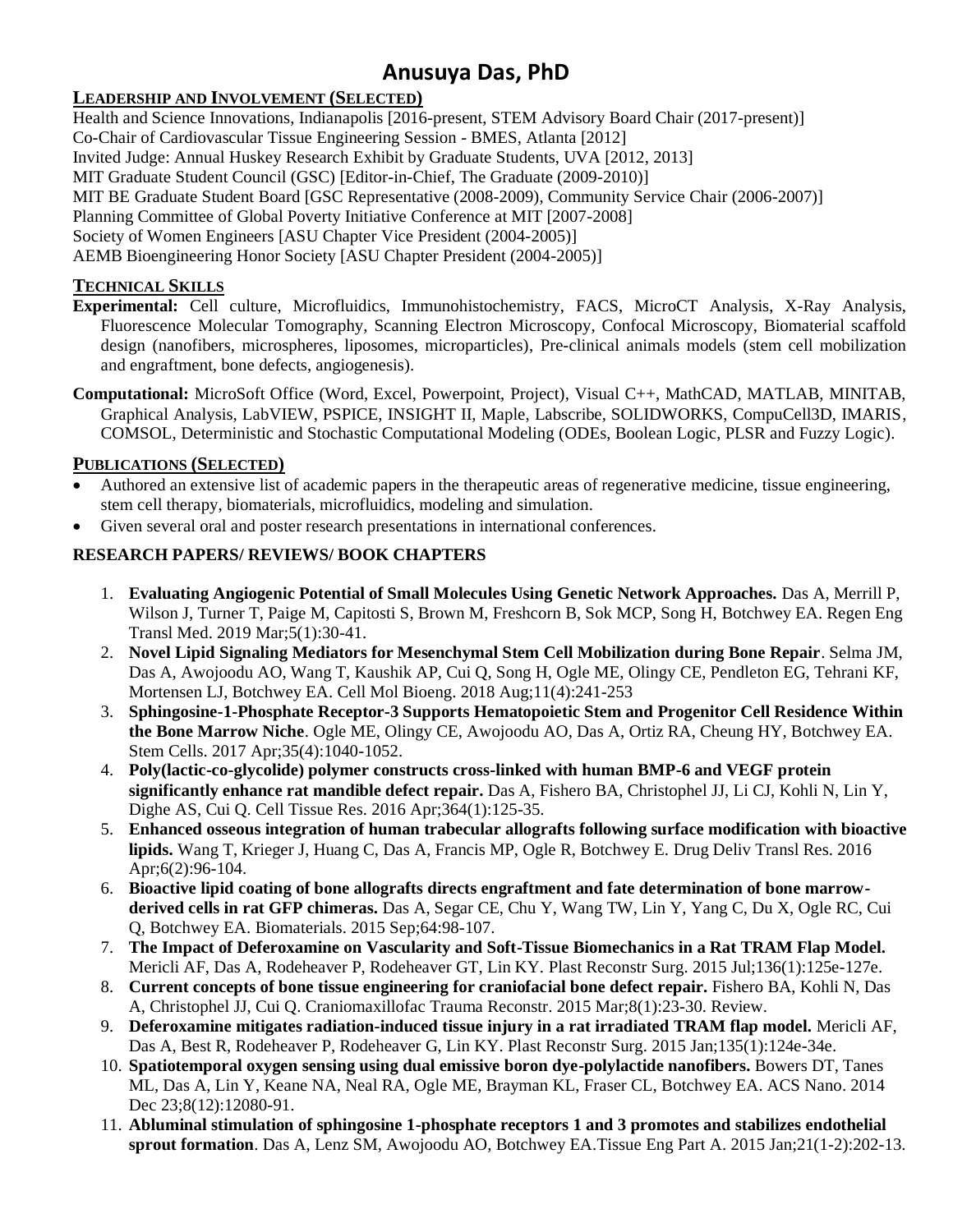- 12. **Stem cells in osteonecrosis**. Kaushik A, Das A, Cui Q. Book Chapter in "Osteonecrosis". 2014.
- 13. **Delivery of bioactive lipids from composite microgel-microsphere injectable scaffolds enhances stem cell recruitment and skeletal repair.** Das A, Barker DA, Wang T, Lau CM, Lin Y, Botchwey EA. PLoS One. 2014 Jul 31;9(7):e101276.
- 14. **The promotion of mandibular defect healing by the targeting of S1P receptors and the recruitment of alternatively activated macrophages**. Das A, Segar CE, Hughley BB, Bowers DT, Botchwey EA. Biomaterials. 2013 Dec;34(38):9853-62.
- 15. **Delivery of S1P receptor-targeted drugs via biodegradable polymer scaffolds enhances bone regeneration in a critical size cranial defect.** Das A, Tanner S, Barker DA, Green D, Botchwey EA. J Biomed Mater Res A. 2014 Apr;102(4):1210-8.
- 16. **Osteonecrosis of the femoral head: An update in year 2012.** Kaushik AP, Das A, Cui Q. World J Orthop. 2012 May 18;3(5):49-57.
- 17. **Cardiovascular Regenerative Engineering.** Neal R, Das A, BotchweyE. Book Chapter in "Regenerative Engineering". 2012.
- 18. **Local delivery of FTY720 accelerates cranial allograft incorporation and bone formation.** Huang C, Das A, Barker D, Tholpady S, Wang T, Cui Q, Ogle R, Botchwey E. Cell Tissue Res. 2012 Mar;347(3):553-66.
- 19. **Evaluation of angiogenesis and osteogenesis.** Das A, Botchwey E. Tissue Eng Part B Rev. 2011 Dec;17(6):403-14. Review.
- 20. **Determining Cell Fate Transition Probabilities to VEGF/Ang 1 Levels: Relating Computational Modeling to Microfluidic Angiogenesis Studies.** Das A, Lauffenburger D, Asada H, Kamm RD. Cell. and Molec Bioengr **2010.** 3(4): 345-360(16).
- 21. **A hybrid continuum-discrete modelling approach to predict and control angiogenesis: analysis of combinatorial growth factor and matrix effects on vessel-sprouting morphology**. Das A, Lauffenburger D, Asada H, Kamm RD. Philos Trans A Math Phys Eng Sci. 2010 Jun 28;368(1921):2937-60.
- 22. **A stochastic broadcast feedback approach to regulating cell population morphology for microfluidic angiogenesis platforms.** Wood LB, Das A, Kamm RD, Asada HH. IEEE Trans Biomed Eng. 2009 Sep; 56(9): 2299-303.
- 23. **A cytokine immunosensor for multiple sclerosis detection based upon label-free electrochemical impedance spectroscopy.** La Belle JT, Bhavsar K, Fairchild A, Das A, Sweeney J, Alford TL, Wang J, Bhavanandan VP, Joshi L. Biosens Bioelectron. 2007 Oct 31;23(3):428-31.

#### **INVITED TALKS/ CONFERENCE PRESENTATIONS**

- 1. Using microfluidics to evaluate the differential effect of S1P receptor targeting drugs on endothelial cell sprouting.
	- [*BioMedical Engineering Society (BMES)*, Seattle 2014]
- 2. Novel bioactive coatings to improve allograft incorporation evaluated in eGFP chimeric rats.
	- [*Society for Biomaterials (SFB),* Boston 2013]
	- $\triangleright$  [*BMES*, Seattle 2014]
- 3. Spatiotemporal dissolved oxygen concentrations from a nanofiber cell seeded scaffold.  $\triangleright$  [*SFB*, Boston 2013]
- 4. S1P3 receptor antagonism results in the mobilization of hematopoietic stem and progenitor cells from the bone marrow.

 $\triangleright$  [*BMES* Atlanta 2012]

5. Rapid vascularization and localized immune modulation induced by FTY720 enhances cell-based mandibular defect repair.

[*Military Health System Research Symposium*, Ft Lauderdale 2012]

- [*BMES* Atlanta 2012]
- $\triangleright$  [*SFB*, Boston 2013]
- 6. Local delivery of S1P receptor specific small molecules in nanofiber scaffolds enhance mandibular defect healing by recruiting progenitor cells and increasing vascularization.

[*Sun Valley Skeletal Biology Workshop*, Sun Valley 2012]

7. S1P receptors modulate endogenous stem cell mobilization and homing for bone regeneration.